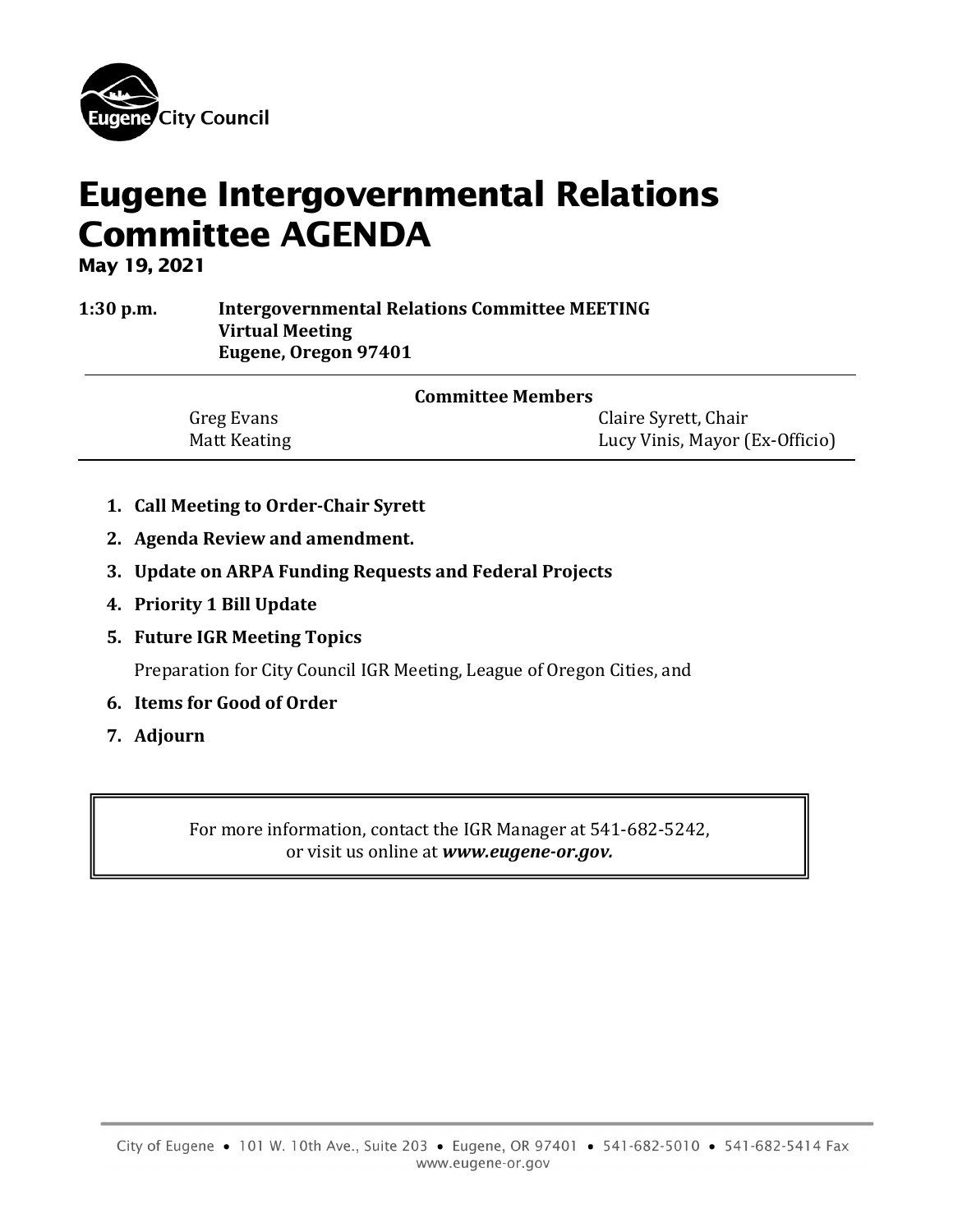

# Memorandum

Date: May 19, 2021<br>To: IGR Committe **IGR Committee** From: Ethan Nelson, IGR Manager **Subject:2021 State Priority 1 Bills**

Notes: PH=public hearing. WS=work session. Highlighted in yellow is change from 4/21 version.

# **Local Financial Sustainability**

- [HB 2015:](https://olis.oregonlegislature.gov/liz/2021R1/Measures/Overview/HB2015) Local Marijuana Tax Increase. **Support.** 
	- $\circ$  Update: In House Revenue, likely not moving. SB 864 is the Senate side bill with a PH set for 5/20 and a -1 amendment that would require a city to pay at least 20% payment to counties of any increase passed at the local level. Recommendation: **Support base bill, Oppose the -1 amendment.**
- [HB 3040:](https://olis.oregonlegislature.gov/liz/2021R1/Measures/Overview/HB3040) System Development Charges. **Oppose.**
	- o Amended to a study bill and 'transparency' mandates for local governments. Passed out of committee unanimously, move to Ways and Means (W+M). Will work on amending and opposition in W+M.

### **Housing/Land Use/Homelessness**

- [HB 2006:](https://olis.oregonlegislature.gov/liz/2021R1/Measures/Overview/HB2006) Shelter Siting and [HB 2004:](https://olis.oregonlegislature.gov/liz/2021R1/Measures/Overview/HB2004) Shelter Funding Bill. **Support.**
	- o HB2006-Governor signed into law on 5/12. City staff working on implementation. HB2004-out of committee and into W+M, where it will stay. Funding from HB2004 was placed into HB5042-budget reconciliation bill that the Gov signed on 4/15 and now state law. Lane County and City of Eugene negotiating the use of these funds.
- [HB 2100:](https://olis.oregonlegislature.gov/liz/2021R1/Measures/Overview/HB2100) Modernizing Oregon's Housing Stabilization Funding System. **Support.** 
	- o Bill was amended to create a Housing Stability Council with local gov representation and role in funding recommendations to OHCS. Also created a task force to come back with recommendations by Jan 15, 2022 for implementation by July 1, 2022. Passed out of committee unanimously and sent to Ways+Means.
- [HB 2283](https://olis.oregonlegislature.gov/liz/2021R1/Measures/Overview/HB2283) [/SB 458:](https://olis.oregonlegislature.gov/liz/2021R1/Measures/Overview/SB458) Middle Housing Land Division. **Neutral with Amendments**
	- o SB458 became the vehicle. Passed Senate 24-4-2, Passed House 54-2-4 with no amendments, President signed and headed to Speaker for signature.
- [HB 2558:](https://olis.oregonlegislature.gov/liz/2021R1/Measures/Overview/HB2558) Housing Density Near Transit. **Oppose. Dead for Session.**
- [HB 2583:](https://olis.oregonlegislature.gov/liz/2021R1/Measures/Overview/HB2583) Occupancy Limits. **Neutral.** 
	- o Governor Signed into Law on 5/12
- [HB 3115:](https://olis.oregonlegislature.gov/liz/2021R1/Measures/Overview/HB3115) Boise v Martin and [HB 2367:](https://olis.oregonlegislature.gov/liz/2021R1/Measures/Overview/HB2367) Right to Rest. **Neutral. HB 2367 Dead for Session** o Passed House 35-23. Assigned to Senate Judiciary with a PH on 5/4 and WS on 5/24.
- [HB 3124:](https://olis.oregonlegislature.gov/liz/2021R1/Measures/Overview/HB3124) Camping Notices. **Neutral with Amendments**

 $\sigma$  4/19 Passed House 39-16-5. Amended to 30 day holding time and 72-hour notice. In Senate Housing. PH on 5/6. Rep Lively has put forth a -2 amendment that addresses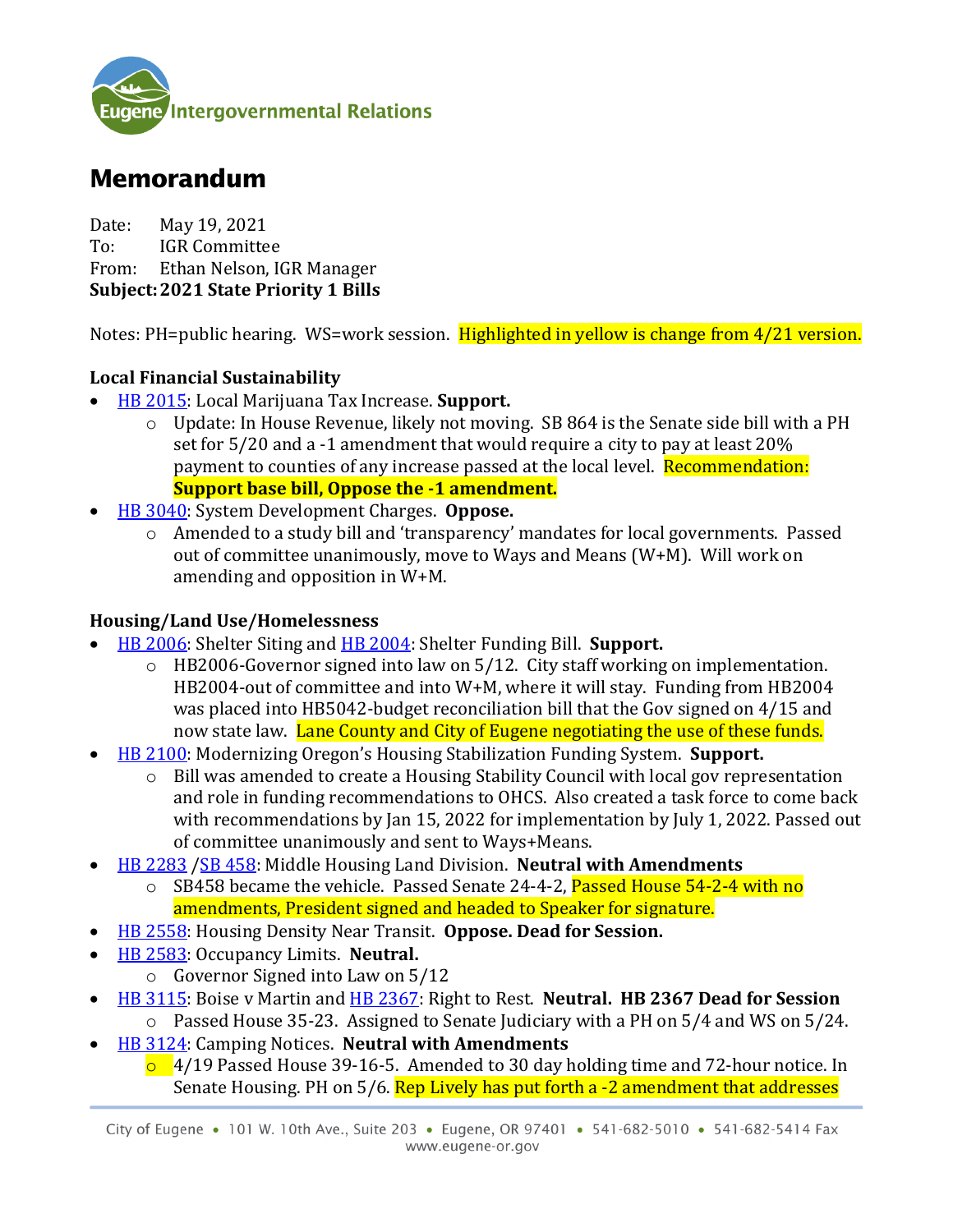#### May 19, 2021

the issue of drug paraphernalia that we identified and a -3 amendment related to our request for additional 24 hour notice options. WS is on 5/20.

- [SB 8:](https://olis.oregonlegislature.gov/liz/2021R1/Measures/Overview/SB8) Affordable Housing Siting Bill. **Neutral with Amendments**
	- o Passed Senate and now in House Committee on Housing. **PH on 5/18. Potentially** additional amendments past the current -4 that has both the advocates and Sen President's support. Watching.

## **Public Safety**

- [HB 2426:](https://olis.oregonlegislature.gov/liz/2021R1/Measures/Overview/HB2426) Urban Search and Rescue funding. **Support**
	- o Passed out of Committee and moved to Ways and Means.
- [SB 295:](https://olis.oregonlegislature.gov/liz/2021R1/Measures/Overview/SB295) Aid and Assist. **Support**
	- $\circ$  Passed Senate, in House Judiciary waiting for WS on 5/4 and one scheduled for 5/24.
- [SB 554:](https://olis.oregonlegislature.gov/liz/2021R1/Measures/Overview/SB554) Firearm Possession Restriction-Local Control. **Support**
	- o Passed Senate. Passed House- after stripping the local government authority out of the bill as a Democratic compromise. To the Governor awaiting signature.
- [SB 398:](https://olis.oregonlegislature.gov/liz/2021R1/Measures/Overview/SB398) Creates crime of intimidation by display of a noose. **Support**
	- o Passed Senate, in House Judiciary with PH on 5/4, Councilor Evans provided testimony. WS on 5/11 passed with unanimous vote in Committee, headed to House floor for reading.
- [HB 2002:](https://olis.oregonlegislature.gov/liz/2021R1/Measures/Overview/HB2002) Expansive Criminal Justice sentencing and policing bill. -4 amendment is problematic due to the lack of process and engagement involved and the nature of the police reforms being proposed. IGR Committee supported an **Oppose** position on 5/7 meeting. In House Rules with PH on 4/30.

The next eight bills are part of a package that was negotiated heavily in the House side, many were passed from Committee to Ways and Means, others were passed from Committee.

- [HB 2162:](https://gcc02.safelinks.protection.outlook.com/?url=https%3A%2F%2Folis.leg.state.or.us%2Fliz%2F2021R1%2FMeasures%2FOverview%2FHB2162&data=04%7C01%7CENelson%40eugene-or.gov%7C06865cf73f3a4166187808d9047bd542%7C0c0d3453aa1d41bc8aa35c843d4ca0e8%7C0%7C0%7C637545752183700042%7CUnknown%7CTWFpbGZsb3d8eyJWIjoiMC4wLjAwMDAiLCJQIjoiV2luMzIiLCJBTiI6Ik1haWwiLCJXVCI6Mn0%3D%7C1000&sdata=CHg0adNVtGTmUeaEVi3CML5kInhiSmjtkaSSpzlThoc%3D&reserved=0) Police Training Study. **Support.** In Ways and Means
- [HB 2513:](https://gcc02.safelinks.protection.outlook.com/?url=https%3A%2F%2Folis.leg.state.or.us%2Fliz%2F2021R1%2FMeasures%2FOverview%2FHB2513&data=04%7C01%7CENelson%40eugene-or.gov%7C06865cf73f3a4166187808d9047bd542%7C0c0d3453aa1d41bc8aa35c843d4ca0e8%7C0%7C0%7C637545752183705020%7CUnknown%7CTWFpbGZsb3d8eyJWIjoiMC4wLjAwMDAiLCJQIjoiV2luMzIiLCJBTiI6Ik1haWwiLCJXVCI6Mn0%3D%7C1000&sdata=izjyAJNWpX7wXe%2FbaG31K7IELVMs3ZsWWAaw7aLEJg0%3D&reserved=0) Police Training Airway Management. **Support** Passed House 58-2, moved to Sen Judiciary PH on 5/11, WS on 5/24
- [HB 2928:](https://gcc02.safelinks.protection.outlook.com/?url=https%3A%2F%2Folis.leg.state.or.us%2Fliz%2F2021R1%2FMeasures%2FOverview%2FHB2928&data=04%7C01%7CENelson%40eugene-or.gov%7C06865cf73f3a4166187808d9047bd542%7C0c0d3453aa1d41bc8aa35c843d4ca0e8%7C0%7C0%7C637545752183709997%7CUnknown%7CTWFpbGZsb3d8eyJWIjoiMC4wLjAwMDAiLCJQIjoiV2luMzIiLCJBTiI6Ik1haWwiLCJXVCI6Mn0%3D%7C1000&sdata=rkw7cAJb7C01nQyx5xMTWxOTKeDujboXzWX24%2BxkoMM%3D&reserved=0) Use of Chemicals by Law Enforcement. **Support.** In Ways and Means
- [HB 2929:](https://gcc02.safelinks.protection.outlook.com/?url=https%3A%2F%2Folis.leg.state.or.us%2Fliz%2F2021R1%2FMeasures%2FOverview%2FHB2929&data=04%7C01%7CENelson%40eugene-or.gov%7C06865cf73f3a4166187808d9047bd542%7C0c0d3453aa1d41bc8aa35c843d4ca0e8%7C0%7C0%7C637545752183714989%7CUnknown%7CTWFpbGZsb3d8eyJWIjoiMC4wLjAwMDAiLCJQIjoiV2luMzIiLCJBTiI6Ik1haWwiLCJXVCI6Mn0%3D%7C1000&sdata=pYFcNgpd6ZfJADDWq%2FEp%2BYcDqcFBDy4MhTZlOXlDy3Y%3D&reserved=0) Duty to Report. **Support** Passed House 58-2, moved to Sen Judiciary PH on 5/11, WS on 5/24
- [HB 2930:](https://gcc02.safelinks.protection.outlook.com/?url=https%3A%2F%2Folis.leg.state.or.us%2Fliz%2F2021R1%2FMeasures%2FOverview%2FHB2930&data=04%7C01%7CENelson%40eugene-or.gov%7C06865cf73f3a4166187808d9047bd542%7C0c0d3453aa1d41bc8aa35c843d4ca0e8%7C0%7C0%7C637545752183719957%7CUnknown%7CTWFpbGZsb3d8eyJWIjoiMC4wLjAwMDAiLCJQIjoiV2luMzIiLCJBTiI6Ik1haWwiLCJXVCI6Mn0%3D%7C1000&sdata=oKDlHO2xg8DI86w37gQROm3NYeL6EALyr5Hm8c4xy2w%3D&reserved=0) Limitation on Arbitrators Decision Making. This legislation includes LOC supported arbitration reform. **Support.** In Ways and Means
- [HB 2932:](https://gcc02.safelinks.protection.outlook.com/?url=https%3A%2F%2Folis.leg.state.or.us%2Fliz%2F2021R1%2FMeasures%2FOverview%2FHB2932&data=04%7C01%7CENelson%40eugene-or.gov%7C06865cf73f3a4166187808d9047bd542%7C0c0d3453aa1d41bc8aa35c843d4ca0e8%7C0%7C0%7C637545752183724933%7CUnknown%7CTWFpbGZsb3d8eyJWIjoiMC4wLjAwMDAiLCJQIjoiV2luMzIiLCJBTiI6Ik1haWwiLCJXVCI6Mn0%3D%7C1000&sdata=Jfd%2FLAXdn5prEns3cpxDYzzYcpFqC9iTqOytFSN%2FGTY%3D&reserved=0) Database of Physical Force. **Support.** In Ways and Means
- [HB 2936:](https://gcc02.safelinks.protection.outlook.com/?url=https%3A%2F%2Folis.leg.state.or.us%2Fliz%2F2021R1%2FMeasures%2FOverview%2FHB2936&data=04%7C01%7CENelson%40eugene-or.gov%7C06865cf73f3a4166187808d9047bd542%7C0c0d3453aa1d41bc8aa35c843d4ca0e8%7C0%7C0%7C637545752183729911%7CUnknown%7CTWFpbGZsb3d8eyJWIjoiMC4wLjAwMDAiLCJQIjoiV2luMzIiLCJBTiI6Ik1haWwiLCJXVCI6Mn0%3D%7C1000&sdata=TpWbnHofiB%2B%2BR41Y3%2FFJhC1IJLJqQmBQBCT%2BbprSGo4%3D&reserved=0) Pre-Certification Prior to Training. **Support** Passed House 54-4, moved to Sen Judiciary PH on 5/11, WS on 5/24
- [HB 3059:](https://gcc02.safelinks.protection.outlook.com/?url=https%3A%2F%2Folis.leg.state.or.us%2Fliz%2F2021R1%2FMeasures%2FOverview%2FHB3059&data=04%7C01%7CENelson%40eugene-or.gov%7C06865cf73f3a4166187808d9047bd542%7C0c0d3453aa1d41bc8aa35c843d4ca0e8%7C0%7C0%7C637545752183734899%7CUnknown%7CTWFpbGZsb3d8eyJWIjoiMC4wLjAwMDAiLCJQIjoiV2luMzIiLCJBTiI6Ik1haWwiLCJXVCI6Mn0%3D%7C1000&sdata=6vkTkGLRWCv5ilgtlGq3uj1%2BJ8A8Vlt1F8bMhXR5V0c%3D&reserved=0) Repeal of State Statute. **Support**
	- o Note: Chief Skinner provided testimony in opposition to this bill in his role with Oregon Association Chiefs of Police, and the bill was amended taking into account his testimony and the on-going positive use of the declaring unlawful assemblies.
	- Passed House 58-2, moved to Sen Judiciary PH on 5/11, WS on 5/17 Passed Committee
- [HB 3355:](https://gcc02.safelinks.protection.outlook.com/?url=https%3A%2F%2Folis.leg.state.or.us%2Fliz%2F2021R1%2FMeasures%2FOverview%2FHB3355&data=04%7C01%7CENelson%40eugene-or.gov%7C06865cf73f3a4166187808d9047bd542%7C0c0d3453aa1d41bc8aa35c843d4ca0e8%7C0%7C0%7C637545752183739878%7CUnknown%7CTWFpbGZsb3d8eyJWIjoiMC4wLjAwMDAiLCJQIjoiV2luMzIiLCJBTiI6Ik1haWwiLCJXVCI6Mn0%3D%7C1000&sdata=DA7akx3lhfyIUNVMkWQ2gQekhJOJrNkajukrhF9Qit4%3D&reserved=0) Law Enforcement Identification. **Support** Passed House 58-2, moved to Sen Judiciary PH on 5/11, WS on 5/20

# **General Government**

- [HB 2478:](https://olis.oregonlegislature.gov/liz/2021R1/Measures/Overview/HB2478) maintains exemption for public agency attorney/client records. **Support.**
	- o In House Rules, PH held on 4/1 seeking work session.